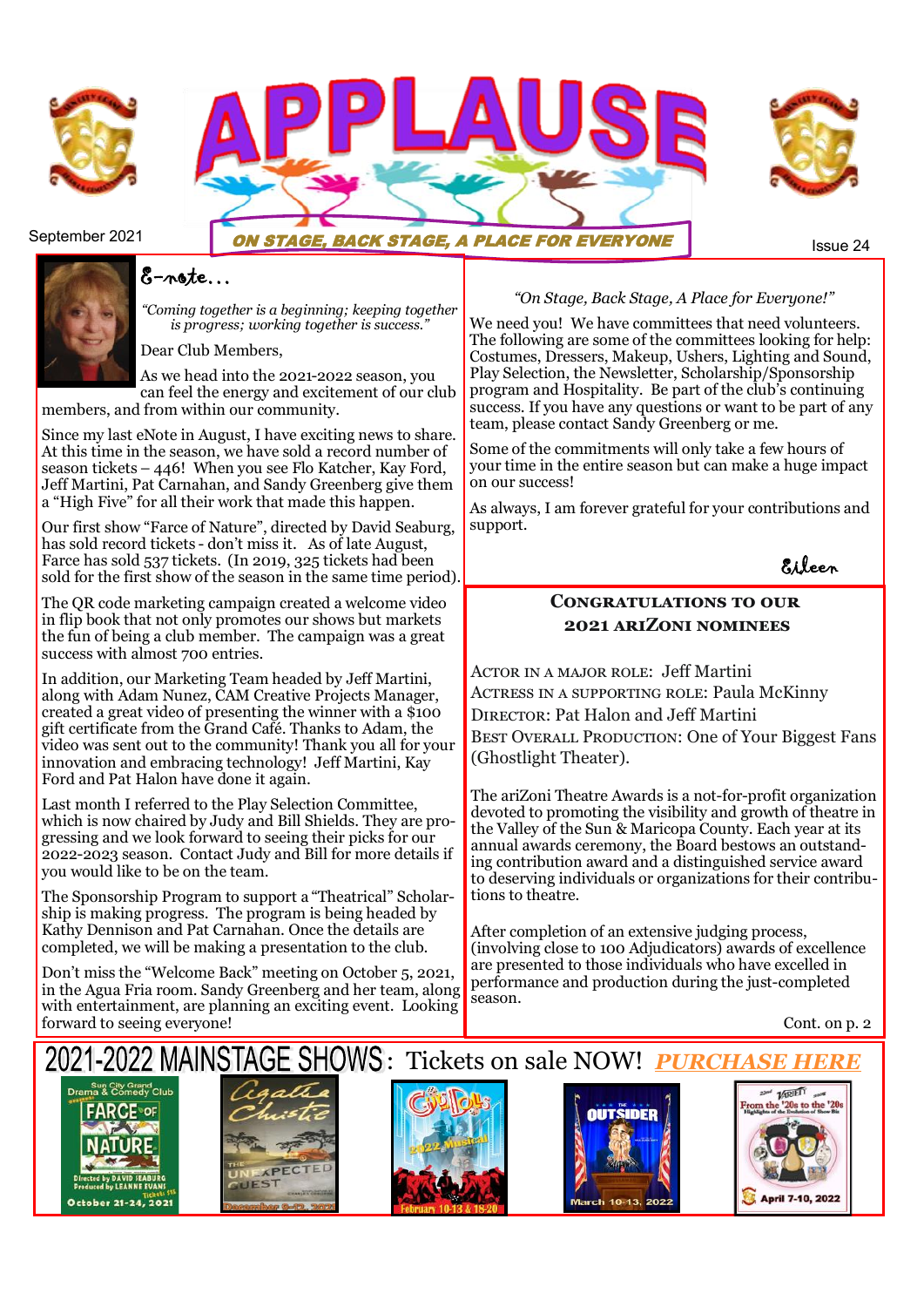September 2021 Page 2



#### **ariZoni (cont)**



Pat Halon and Jeff Martini were recognized in three categories: actor in a major role, director and best overall production from their production at the Ghostlight Theater of "One of Your Biggest Fans". Prior to this performance, they performed this play

last year in our amphitheater.

They actually received a surprise phone call from playwrights Winnie Holtzman and Paul Dooley congratulating them on their nominations!

Backstage assistance to Pat was provided by our hair and wig expert, Joy Kreick.





#### **Birches**

We moved in 1950 from a little rental in South Ozone Park, New York, to North Massapequa, Long Island. We were among the first waves of families moving "out on the Island" from "the city." Per the Internet, the population of Nassau County doubled during the 1950s from one million to two million people. I was six years old in 1950. Any memories before North Massapequa are dim and fuzzy at best. But those ten years, growing up on Long Island, with woods to explore and new construction to play on, created memories to last a lifetime.

A string of ten two-bedroom, one-bath houses had been built in what seemed like "the middle of nowhere" to the adults, but we kids could not have been happier. Among the many fond memories of growing up on Long Island is learning to swing on the birch trees that were right across the street from our row of houses. One dare would lead to another, and soon we were as high up a tree as we could climb, swinging from side to side, nearly touching the ground before springing back to vertical and starting down in the opposite direction. Funny how each generation thinks they have discovered something for the first time!

Not many years later I read Robert Frost's poem, "Birches," and became a fan of his for life. His opening



Paula McKinny is no stranger to our stage and has appeared in many productions in Cabaret Players and the mainstage. You may remember her as Santa's ditzy red-headed gun mol in "Sorry Wrong Chimney" in 2019. Paula is nominated for Best Actress in

a Supporting Role in "Just the Ticket", a comedy performed in April at Stage Left Productions in Surprise. Paula played the character "Susan".

The award ceremony will take place on Sunday, September 26, 2021 at Scottsdale Performing Arts Center.

> Congratulations to Paula, Jeff and Pat on their nominations!

line is: "When I see birches bend to left and right across the line of straighter darker trees, I like to think some boy's been swinging them."

He goes on to blame that on ice storms, but ends with wonderful reminiscing about how a boy bends a birch tree. His last line is: "One could do worse than be a swinger of birches." How wonderful to have a childhood memory validated by the great Robert Frost!

I have had a reunion of sorts recently (electronically) with some of the very people who participated some 60+ years ago in the birch tree bending, or watched from across the street. One of them, Flavia, whom I last saw as a 15-year-old girl, has retired from a career as an English and Art teacher at the college level. I promptly sent her this article, along with an explanation of the Along the Way column. I think she called it "a lovely piece." She didn't mention how prominent poetry might have been in her teaching career or how familiar she was with Robert Frost in general or this poem in particular. I have sent her one or two more of my Along the Way articles. She sent me a lead to a selfpublishing website.

I wrote somewhere about what are called "marked days," which I mentioned are more properly understood to be "marked moments." Swinging on those birch trees is certainly one. A very memorable part that I didn't try to share was how Mom and Aunt Dot and Mrs. Hyland would yell and scream for us to stop and climb down before we got ourselves killed. We would swing all the harder and chant "Oh, we all gotta go some time; we all gotta go some time..." as if we were really braving death and were prepared to die. We probably thought that only old people died, so we were not in any real danger. Ah, to be immortal again!

Your feedback is always welcome, by the way.

Contact: **[tomzades@gmail.com](mailto:tomzades@gmail.com)**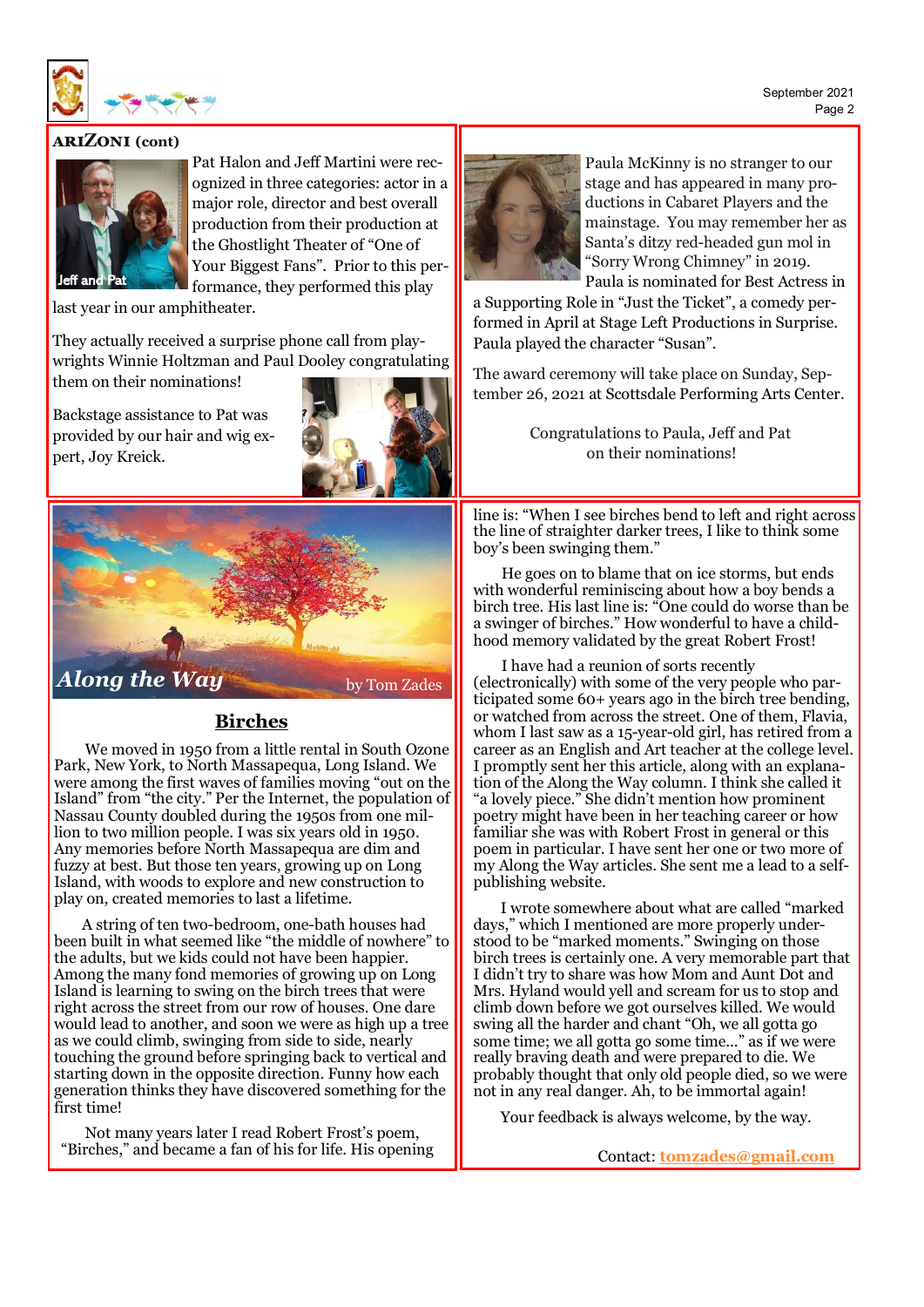#### 2021-22 Drama Club Main Stage Calendar

| <b>Play/Performance</b>                         | <b>Date</b>                       |
|-------------------------------------------------|-----------------------------------|
| "Farce of Nature"                               | October 21, 22, 23, 24, 2021      |
| "The Unexpected Guest"                          | December 9, 10, 11, 12, 2021      |
| "Guys and Dolls"                                | February 10-13 and 18-20,<br>2022 |
| "The Outsider"                                  | March 10, 11, 12, 13, 2022        |
| "The 22 <sup>nd</sup> Annual Varie-<br>ty Show" | April 7, 8, 9, 10, 2022           |



"The purpose of life is to discover your gift. The meaning of life is to give your gift away." *David Viscott*

(psychiatrist, author and radio host)



| Cabaret Players Produc- | Membership            |
|-------------------------|-----------------------|
| tion                    | Newsletter            |
| Costumes                | Photography           |
| Dance                   | <b>Play Selection</b> |
| <b>Dressers</b>         | <b>Season Tickets</b> |
| Education               | Set Design            |
| Entertainment           | Sound Tech            |
| Hospitality             | Sponsor/Scholarship   |
| Lighting Tech           | <b>Stage Crew</b>     |
| Make-Up                 | Ushers                |
| Marketing               |                       |

# *THE PLAYS*

*Farce of Nature by Jessie Jones, Nicholas Hope, and Jamie Wooten:* This Southern-fried farce highlights one day in the life of the Wilburn family of Mayhew, Arkansas. The struggling family fishing lodge, the Reel 'Em Inn, becomes the backdrop for a motley collection of flawed characters stirring up a hilarious comedic stew. In the deliciously funny romp that ensues, they all hide, lie, disguise themselves, cross-dress, and slam doors, while trying to figure out the source of an increasingly awful stench. *Director: David Seaburg, Producer: Leanne Evans Stage Manager: Flo Katcher.*

*The Unexpected Guest by Agatha Christie:* When a stranger runs his car into a ditch in dense fog in South Wales and makes his way to an isolated house, he discovers a woman standing over the dead body of her wheelchair-bound husband, gun in her hand. She admits to murder, and the unexpected guest offers to help her concoct a cover story. But is it possible that Laura Warwick did not commit the murder after all? If so, who is she shielding? The house seems full of possible suspects.

*Director: Van Rockwell, Producer: Jolene Nerdahl Stage Managers: Donna O'Donnell Figurski and Barbara Solmonson*

*Guys and Dolls, music/lyrics by Frank Loesser.* All the hot gamblers are in town, and they're all depending on Nathan Detroit to set up this week's incarnation of "The Oldest Established Permanent Floating Crap Game in New York"; the only problem is, he needs \$1000 to get the place. Throw in Sarah Brown, who's short on sinners at the mission she runs; Sky Masterson, who accepts Nathan's \$1000 bet that he can't get Sarah Brown to go with him to Havana; Miss Adelaide, who wants Nathan to marry her; Police Lieutenant Brannigan, who always seems to appear at the wrong time.

#### *Director: Annie Banton Producer: Kathy Marker Stage Managers: Jill Kirkpatrick, Flo Katcher, and Sharon*

*Costa.*

*The Outsider by Paul Slade Smith* is a political satire/fairy tale about an honest, competent, humble guy who becomes governor. Ned Newley doesn't even want to be Governor. He's terrified of public speaking; his poll numbers are impressively bad. To his ever-supportive Chief of Staff, Ned seems destined to fail. But political consultant Arthur Vance sees things differently: Ned might be the worst candidate to ever run for office. Unless the public is looking for… the worst candidate to ever run for office.

#### *Director: Eileen Brooks Producer: Kathy Marker Stage Manager: Leanne Evans*

*The 22nd Annual Variety Show.* Creator and Director, Joyce Stern Greenberg, promises an entertaining show featuring music and performances spanning 100 years of show business. *Director: Joyce Greenberg Producer: Jolene Nerdahl*

www.www.www.www.ww.ww.ww.ww.ww.ww.www.www.ww.ww.ww.ww.ww.ww Are you always in the know? Do you manage to be right in the midst of all the action? Would you like to have an excuse to be "nosey"?? Join our NEWSLETTER team!

OR...do you have an item or photo to share? Please contact Pat Carnahan: **[pac2maui@gmail.com.](mailto:pac2maui@gmail.com?subject=pac2maui@gmail.com)**